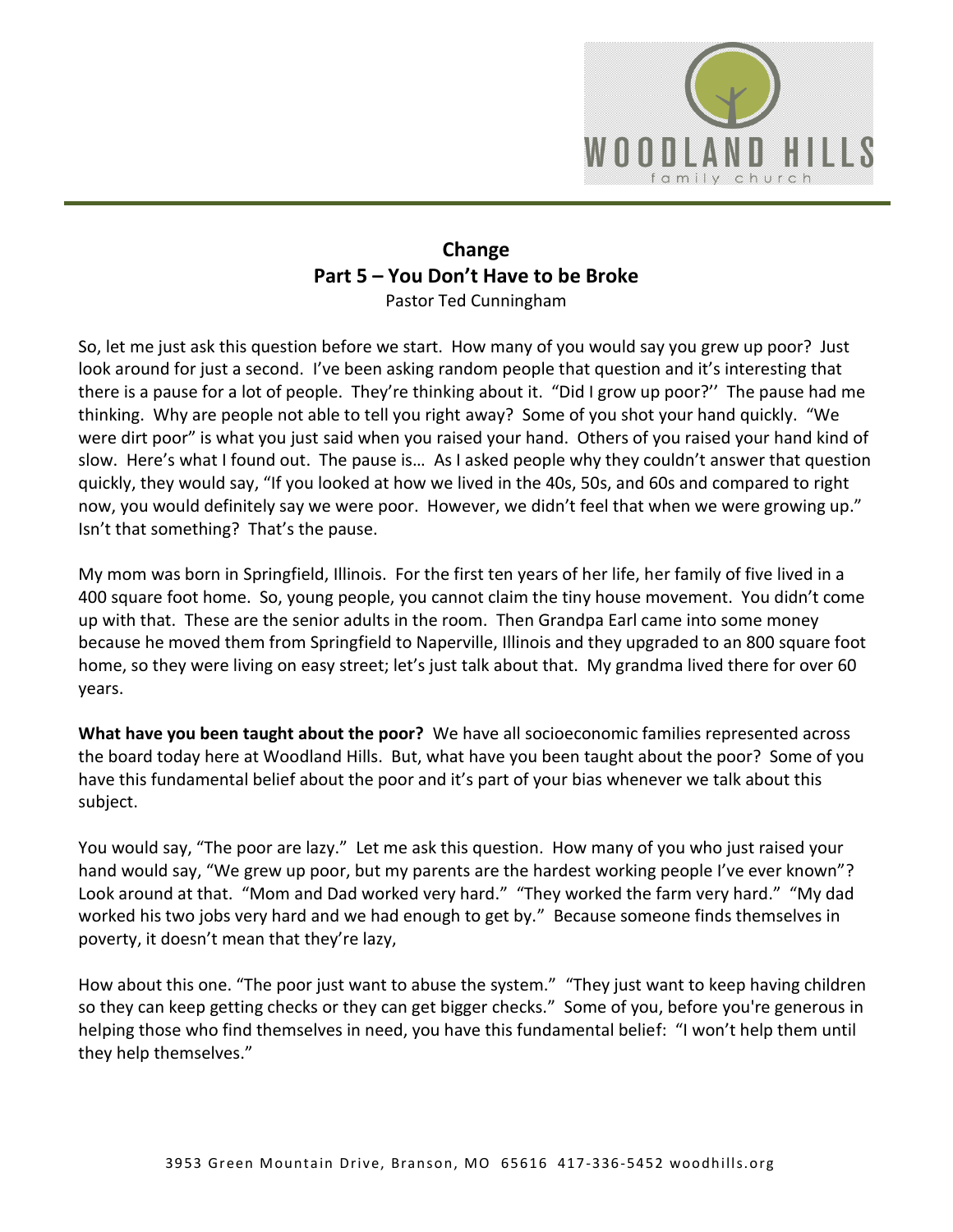Today, if you have your Bibles, turn to Luke 6. We're going to start in Verse 20. Jesus is going to give us a very different picture of how we should be viewing those who are in poverty. It's the place to start with your core beliefs on this subject. If you're new to our church and you have been following along the last few weeks or few months, another sacred echo for us is this idea of Christians being unsettled in their beliefs and this idea that we can wrestle with that, yes, but we can live with doubt also. We're here to tell you we're glad you're here if your wrestling with doubt. This is a safe place to do that.

However, we want you to settle on what you know is true. Today, some of the beliefs that we have, some of the core beliefs, if you're brand new to the faith, that you can take deep into your soul is this: We don't love money, we don't put our hope in money, we don't trust money, and we don't serve money. We'll see this in just a second, but Jesus is going to talk about those who are in poverty but are in the kingdom and those who are rich and are not in the kingdom. And he's going to say it's better to be poor and in the kingdom of God that to be rich and not.

Here's where it begins. *[20](https://www.studylight.org/desk/?q=lu%206:20&t1=en_niv&sr=1) Looking at his disciples*… There was a group of people following Jesus at this time. If you're following along in the scripture, you'll see early on that they left everything to follow Jesus. If you remember in the gospels when Jesus calls his first disciples, it says they followed him, but what does it say before they followed him? They immediately left their nets. They immediately dropped their nets, which means they walked away from their primary source of income to follow Jesus.

Now he's talking to those and *he said: "Blessed…"* Or we could use the word *happy*. That should be your state of mind. You should be happy. *"…are you who are poor, for yours is the kingdom of God."* Jesus is not saying that all poor people will be in the kingdom of God. He's saying, "You have chosen to follow me, you have found yourself now in poverty, but blessed are you because you are in the kingdom of heaven. And he's going to give four blessings and four woes. He's going to say, "You're poor, you're hungry, people hate you, you're weeping, but rejoice because the kingdom of heaven is yours."

*[21](https://www.studylight.org/desk/?q=lu%206:21&t1=en_niv&sr=1) "Blessed are you who hunger now, for you will be satisfied. Blessed are you who weep now, for you will laugh."* I love this; you know this is a big subject of mine. I love talking about laughter. Martin Luther said, "Heaven is the birthplace of laughter." If they don't allow laughter in heaven, he actually is strong to say, "I don't want to go."

I love what Mickey Pitman says around this church. He says, "People complain about Woodland Hills, saying there are too many people and too much laughter." He said, "If you don't like too many people and too much laughter, you're not going to like heaven." I love that. Mickey said that, not me. I always like to give attribution to people that make those strong statements. I don't like to claim them as my own.

*[22](https://www.studylight.org/desk/?q=lu%206:22&t1=en_niv&sr=1) "Blessed are you when people hate you, when they exclude you…*Have you ever noticed this? We tend to cross the street to get away from people that Jesus would have hung out with. We don't want to be involved with them. *"…and insult you and reject your name as evil, because of the Son of Man."* 

Look at what he says. *[23](https://www.studylight.org/desk/?q=lu%206:23&t1=en_niv&sr=1) "Rejoice in that day and leap for joy…* Who taught us around here for the first ten years of this church how to rejoice and leap when hard times come upon you? Gary Smalley.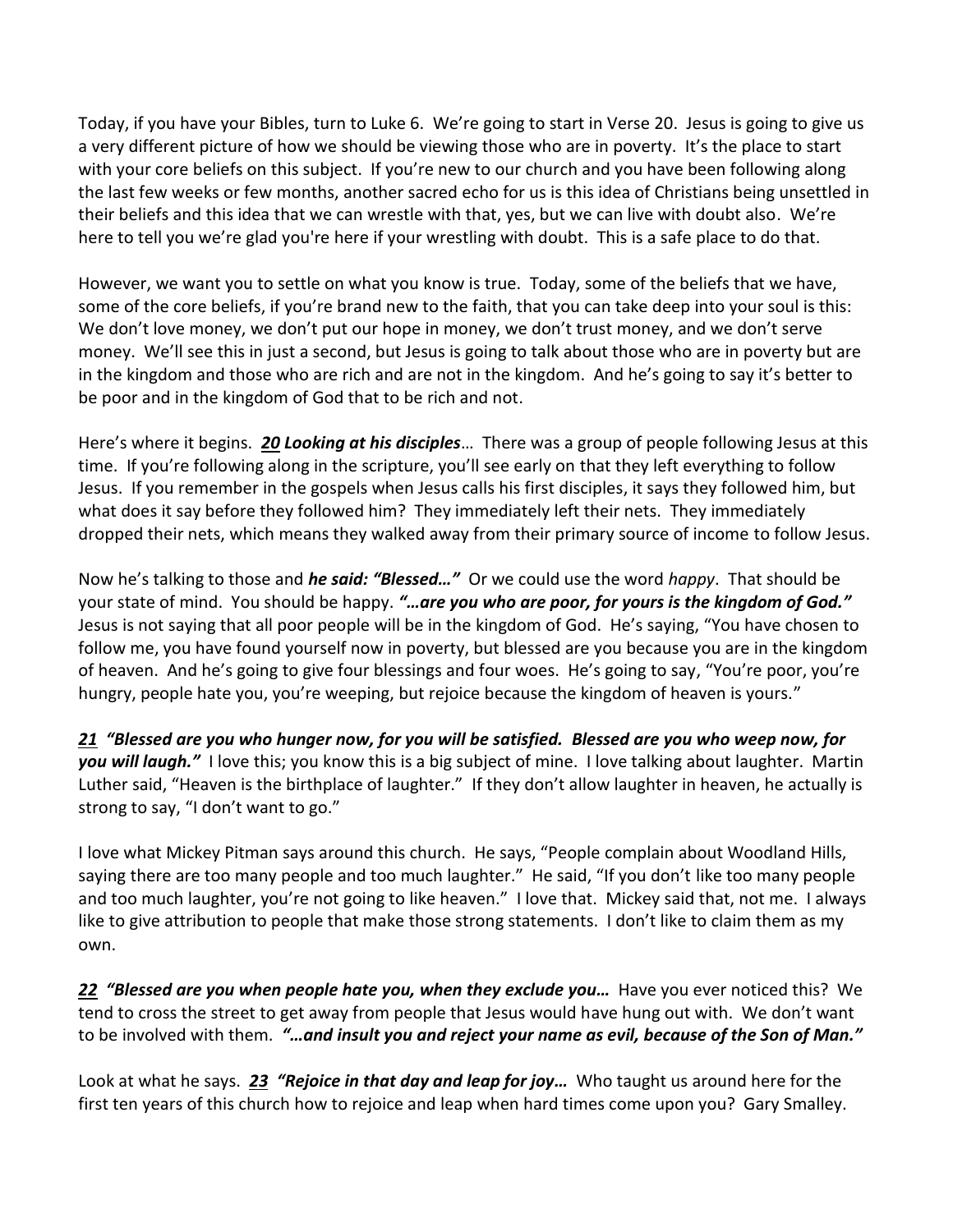He would travel to events and he would bring two cheerleading pom poms. He would say, "If you're going through a difficult time, remember to pick those up and go, "Yaaaaay!" He said that's what you should be doing to rejoice when trials of all different types fall upon you. Jesus is saying you can rejoice in what you're going through right now *"…because great is your reward in heaven. For that is how their ancestors treated the prophets."*

Now he going to parallel that and, in contrast, talk about these woes. *[24](https://www.studylight.org/desk/?q=lu%206:24&t1=en_niv&sr=1) "But woe to you who are rich, for you have already received your comfort."* He's not saying rich people are not part of the kingdom. Again, the main teaching here is it's better to be poor and in the kingdom, than to be rich and not. *[25](https://www.studylight.org/desk/?q=lu%206:25&t1=en_niv&sr=1) "Woe to you who are well fed now, for you will go hungry. Woe to you who laugh now…"* and party now and enjoy the house of feasting now, "… *for you will mourn and weep."* If you are not part of the kingdom, you will one day spend eternity… You will find yourself where there is the gnashing of teeth for all of eternity.

*[26](https://www.studylight.org/desk/?q=lu%206:26&t1=en_niv&sr=1) "Woe to you when everyone speaks well of you…*" When you have a good reputation and you're known in town as someone who can make good money and someone who is maybe even philanthropic, and you're pictures in the paper giving big checks to organizations… If you are able to do all of that, but you're not in the kingdom, woe to you. And then he says the opposite of what he said at the end of the blessings. "…*for that is how their ancestors treated the false prophets."*

Today, as we look at this, the struggle, whenever we talk about poverty, is how do you minister to those in poverty, how do you get out of poverty, and how to you stay out of poverty. To begin this conversation, we have to start where Jesus starts. He says blessing should be on those who are poor, but are in the kingdom, and woe to those who are rich and have much and are not.

The Apostle Paul gives this to Timothy very clearly in 1 Timothy 6. He says*, [6](https://www.studylight.org/desk/?q=1ti%206:6&t1=en_niv&sr=1) But godliness with contentment is great gain. [7](https://www.studylight.org/desk/?q=1ti%206:7&t1=en_niv&sr=1) For we brought nothing into the world, and we can take nothing out of it. [8](https://www.studylight.org/desk/?q=1ti%206:8&t1=en_niv&sr=1) But if we have food and clothing, we will be content with that. [9](https://www.studylight.org/desk/?q=1ti%206:9&t1=en_niv&sr=1) Those who want to get rich fall into temptation and a trap and into many foolish and harmful desires that plunge people into ruin and destruction[. 10](https://www.studylight.org/desk/?q=1ti%206:10&t1=en_niv&sr=1) For the love of money is a root of all kinds of evil.* 

This is important in our conversation. Don't look at rich people as though they did something wrong and they should be punished and they're greedy Republicans. Don't look at poor people as though they are lazy and wicked Democrats. We have to change the way we approach this conversation if we are going to be of any earthly good in ministering to those who are in poverty in our community. Paul is telling Timothy to warn people that *Some people, eager for money, have wandered from the faith and pierced themselves with many griefs.* 

He goes on to say, *[17](https://www.studylight.org/desk/?q=1ti%206:17&t1=en_niv&sr=1) Command those…* Your translation may say *Instruct those*. *who are rich in this present world…* Again, there is no problem with having great wealth. *…not to be arrogant nor to put their hope in wealth…* We don't love money, we don't put our hope in it, and we don't serve it. …*which is so uncertain, but to put their hope in God, who richly provides us with everything for our enjoyment. [18](https://www.studylight.org/desk/?q=1ti%206:18&t1=en_niv&sr=1) Command them to do good, to be rich in good deeds, and to be generous and willing to share. [19](https://www.studylight.org/desk/?q=1ti%206:19&t1=en_niv&sr=1) In*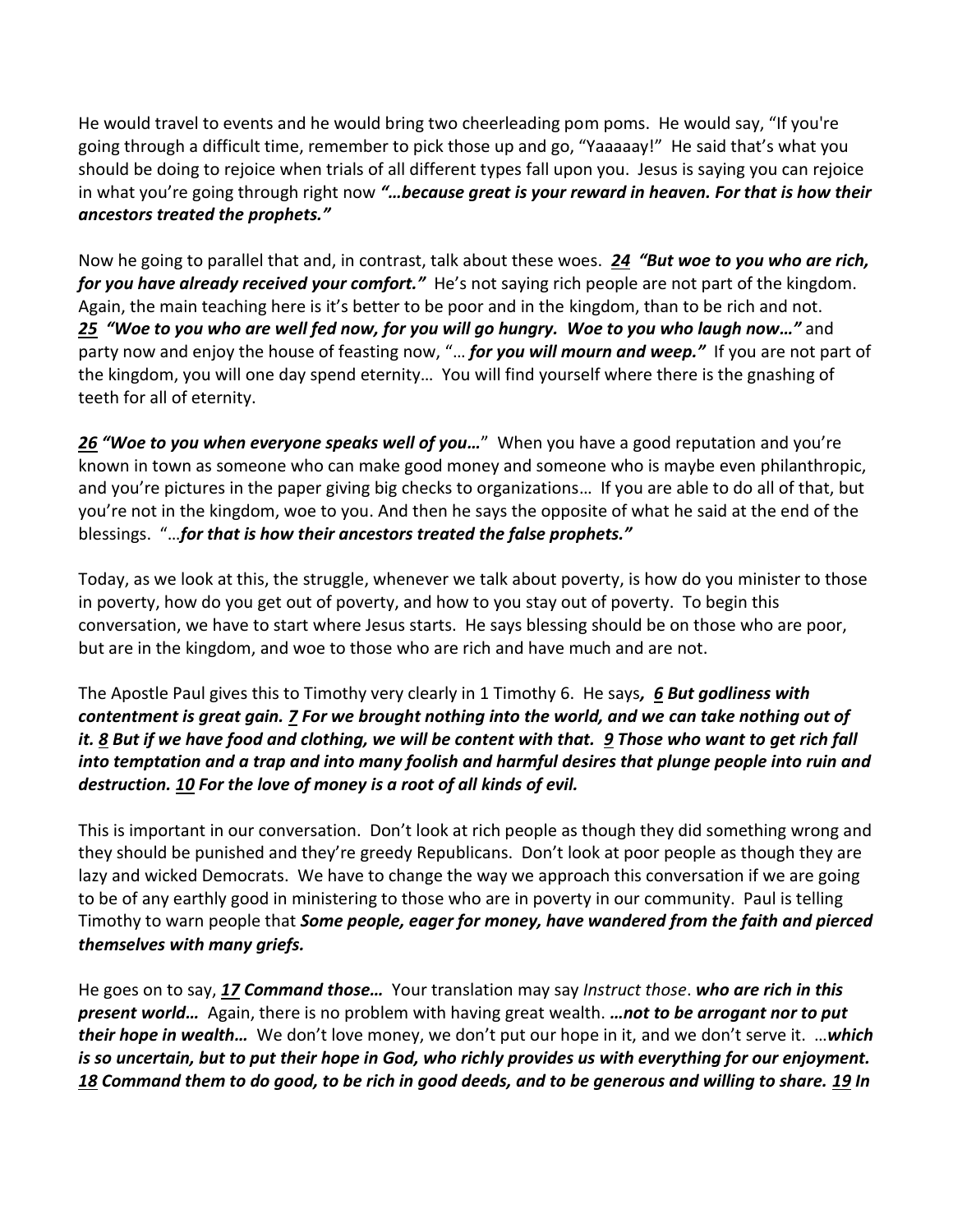## *this way they will lay up treasure for themselves as a firm foundation for the coming age, so that they may take hold of the life that is truly life.*

**Situational Poverty vs Generational Poverty**. So, how do we minister knowing that the majority of those sitting in here right now have plenty of money to go out to eat later on today or we have plenty of money to grab something on the way home. We have plenty of money to get groceries. Some may find themselves surviving and in struggling mode. We're going to talk about that in just a moment, but when we talk about poverty, there are really two types of poverty we've been discussing in this community for the last year and a half when we discuss how to help people.

The one I feel our church is able to really do something about – and we're doing it this morning with Mercy Offering – is **situational poverty.** Situation poverty is that person who has lost a job or there's a health crisis that hits their family. I've talked to many people who moved here from Kansas and Iowa to get rich. And then you got here, and you realized this isn't the place to get rich fast like you thought it would be. And you moved and now you find yourself in a situation where the bank account is empty, the money is gone.

Maybe if you grew up in church, your church had a benevolence fund. Here, we call it the mercy offering. When you leave here today, there will be boxes in the back that have a little white card on the top that says Mercy Offering. That's to meet the physical needs of those in our church who are finding themselves in a situation.

It's not really an offering… We could help those in generational poverty. Generational poverty would be defined as two generations in a family that live with the scarcity mindset. They don't have enough, and they need others to help them. We don't find that the mercy offering at our church is really a great resource for brining people out of generational poverty, but it is helpful to those who need help for the next couple of months to get back on their feet, to get another job.

What I so love about this is many of you have needed help from the mercy offering. The mercy offering has never run out of money. That's the thing I love about it. Your generosity to meet the physical needs… I feel you have taken Paul's instruction to Timothy well. You are willing to share. Some of you even write big checks for the mercy offering because you want to meet the needs of those in our church family that are finding themselves in situations that need help.

There are others that grow concerned. "You can't really mention it a lot from the front because people are going to come out of the woodwork." We're in our seventeenth year as a church and this has never been a problem. We help people pay rent. We help people pay mortgage and cars and we give people gas money and we have food. If you are in a position where you need help and you find yourself in a situation where you need help from your church family, we should be known for that. This should be something that marks us as a church, not something we kind of keep quiet and if people come up, we'll do it.

For those of you who God has richly blessed, you are commanded to not be arrogant in that, not to trust that, and to be willing to share.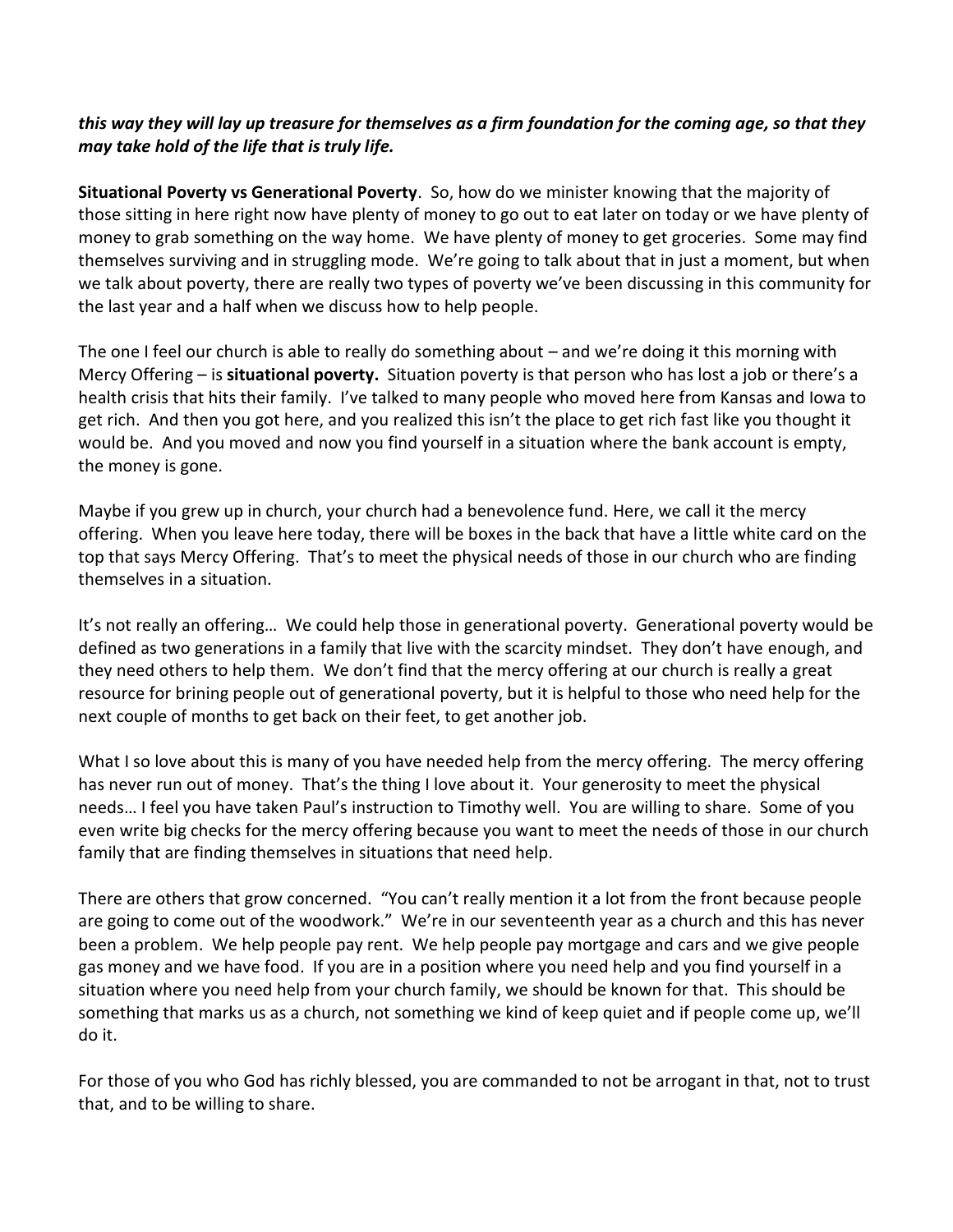It's Acts 4… This was the first church. They gathered together. They brought their resources together for the purpose of sharing with one another. No one claimed everything they had was their own. That's what we should be doing. That account has never gone down to zero. If you need to help, we do this on Sundays, you can stop by and say you need help. You can fill out a form. The only reason for filling out that form is that we know there are people that there are other things that can take place in their life to help them pay the bills. We just want to make this part of your discipleship, not just meeting an immediate need.

It's the generational poverty and the homeless problem in our community that we still keep asking the Lord to give us wisdom on how to best do this in the community.

**Seven ways out of poverty**. Today, as we talk about ministering to those in situational poverty and in generational poverty, we want to look at seven ways out of poverty. How can you get out of poverty and how can you stay out of poverty? The first one is very simple and these all come to us from the scripture.

**Get out of bed.** Proverbs tells us this. This is important. I told a friend this week, "I know you don't have a job. Get up tomorrow early, take a shower, and you will be amazed what that will do for you mentally and emotionally and relationally and even spiritually. Just get up and take a shower, ready to go." No one is going to call you. "Well, I put some feelers out last week; I'm going to wait for the phone calls." Huh uh. While you're waiting for the phone calls, hit the street. In Proverbs 6, the scripture says, *[9](https://www.studylight.org/desk/?q=pr%206:9&t1=en_niv&sr=1) How long will you lie there, you sluggard? When will you get up from your sleep? [10](https://www.studylight.org/desk/?q=pr%206:10&t1=en_niv&sr=1) A little sleep, a little slumber, a little folding of the hands to rest—[11](https://www.studylight.org/desk/?q=pr%206:11&t1=en_niv&sr=1) and poverty will come on you like a thief and scarcity like an armed man.*

How man of you have every worked a double shift? All around. I had a couple marines on the front row this morning and they were like, "A double shift…" How many of you come home after working 15, 16 hours and you just fall over? Isn't that a great feeling? I think it's a great feeling. And the scripture speaks to this. Solomon shares this in Ecclesiastes. He says, "The sleep of a laborer is sweet." Why? It's because you've worked hard. You've earned that rest. How many of you have a hard time sleeping the 3<sup>rd</sup>, 4<sup>th</sup>, 5<sup>th</sup> day of vacation? You end up staring at the ceiling.

Some of you have retired and you've moved to Branson, and you realize retirement is boring after three months. I've talked to many people. Jack Herschend says, "Yeah and we have a program for that; it's called Silver Dollar City." It's a great senior go back to work program. I always love going there because you can even see it in the senior adults. They're like, "I don't need this job. I'm just here killing time." But you can fall down in bed and rest. That's exactly what the scripture is saying.

Some of you… We say it around here a lot. You're waiting for the perfect job. It is time for you to take any job until the perfect job comes along. It may happen – and it may not – that any job could become your perfect job.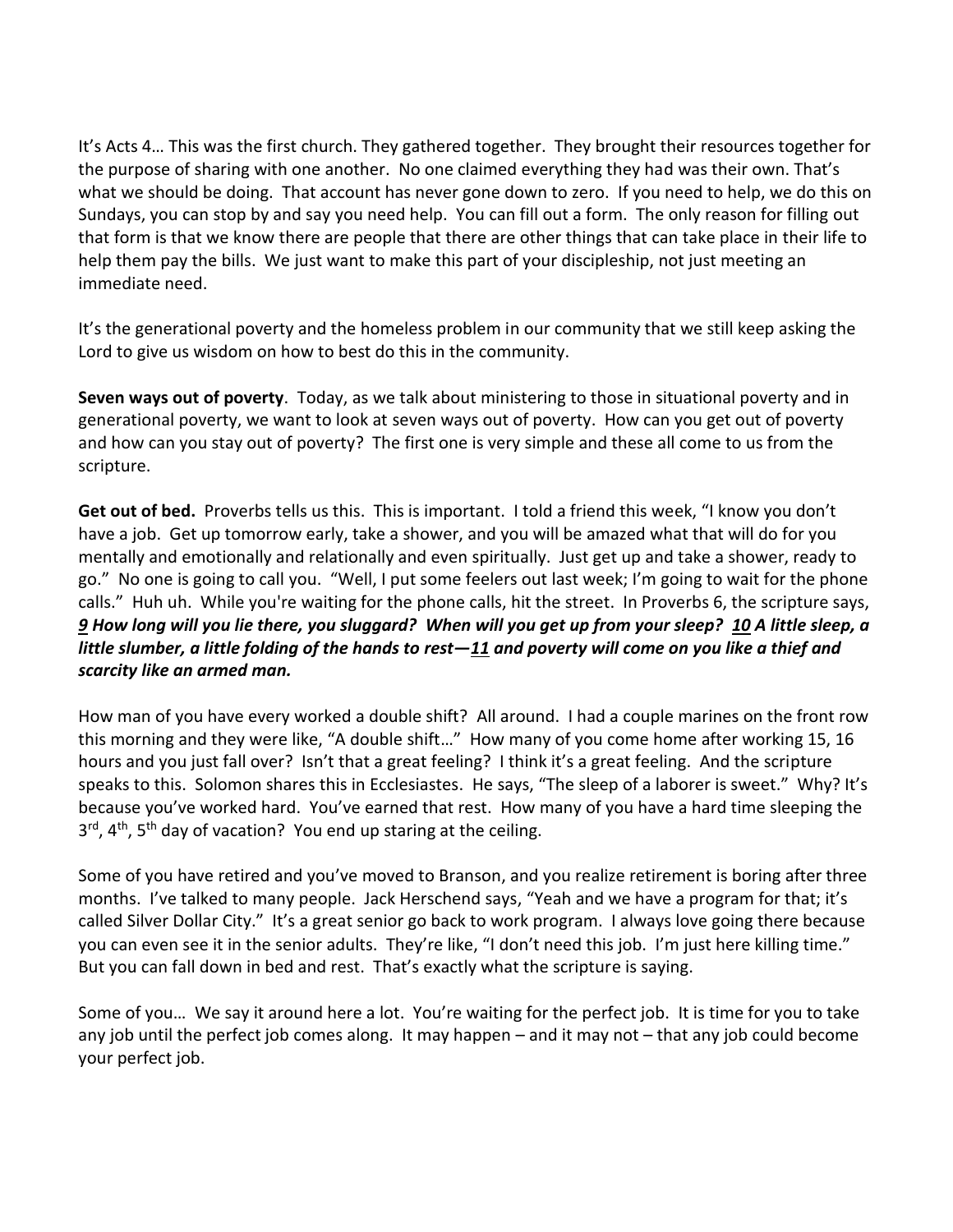So, there's something that's out there. It's a little bit debated right now, but the research is growing in it. It's called the **Success Sequence**. If you get time, Google this; it's a fascinating thing. My friend Matt Engle at Glue in Boulder, Colorado, is helping us in this community. The success sequence I think has a lot of implications for what's going on in Branson. It was coined by the Brookings Institution and you can look all this up. You'll also get all the debate around it. But if you will get a high school degree, a fulltime job, and get married before you have children, you have a 92% shot of staying out of poverty. Those who follow this sequence right here… And by the way in this order. Let me just give you that order right there. High school degree, full-time job, marriage before children. If you'll do that order, it's almost guaranteed you'll stay out of poverty is what the success sequence is talking about.

**Work hard.** So, you've got to get up. You've got to start. We talk about this lot. I'm going to hit this point quickly before moving to the third way out. Just work hard. Proverbs 13:4 says, *The soul of the sluggard craves and gets nothing, while the soul of the diligent is richly supplied*.Get up tomorrow and get the job. When you get that job, work at it and work at it hard, but here's the key:

**Work steady over time**. Proverbs 13:11 says, *Wealth from get-rich-quick schemes quickly disappears…* This is why Amy and I don't go to a lot of dinners at this church anymore because we're kind of tired of the pitches at the end of dinner. You know what I'm talking about. "You want to make a little more money, Ted?" "No, I do not. Do not bring your folder out. I don't want to see a white board." I'm hitting Amy under the table, *let's get out of here*. We have a great meal and then you put a folder in front of us. If it's a get-rich-quick scheme that disappears quickly, I don't want it. Sorry, I was just throwing that in. I thought that was gentle. Was that gentle? Amy will tell me later if that was gentle. *…wealth from hard work grows over time.*

Here's the way to look at it. This is for the younger people. I had a lot of seniors in the first service. It's like a 90% senior adult service at 8:30. They told me, "Yeah that's interesting because we're at the end of that." Some of you are at the beginning of this. John Acuff kind of breaks this down in ten-year increments in your life when it comes to working steady over time.

**In your 20s**, it's really a learning period in your life. You should be getting an education for many, and I would encourage many of you to pursue vocational training. Go the community college if you're not going to get a college degree. You've been reading this and seeing this in the news. The trades are craving tradesmen right now. You can get an apprenticeship, on the job training, vocational training. For some, that means you're going to go to college and you're going to get multiple degrees to work in the field that you want to work in, but in the 20s, you spend your time learning.

**In your 30s**, you're editing. You're deciding what you should do and what you shouldn't do. Your saying no easily to stuff in your 30s because, "I'm not trained in that area," or "I don't have an education in that area, so I'm going to pursue what I need to be doing and what I don't need to be doing." When you settle then on what you should be doing…

**In your 40s**, you begin mastering. In your 40, you're getting better. I'm 44 years old, so I have like six more years in the 40s. This is why some people in their 40s or 50s, when everything crashes, have a hard time starting over. But, I'm here to tell you in your 40s and 50s, you can start over. You can follow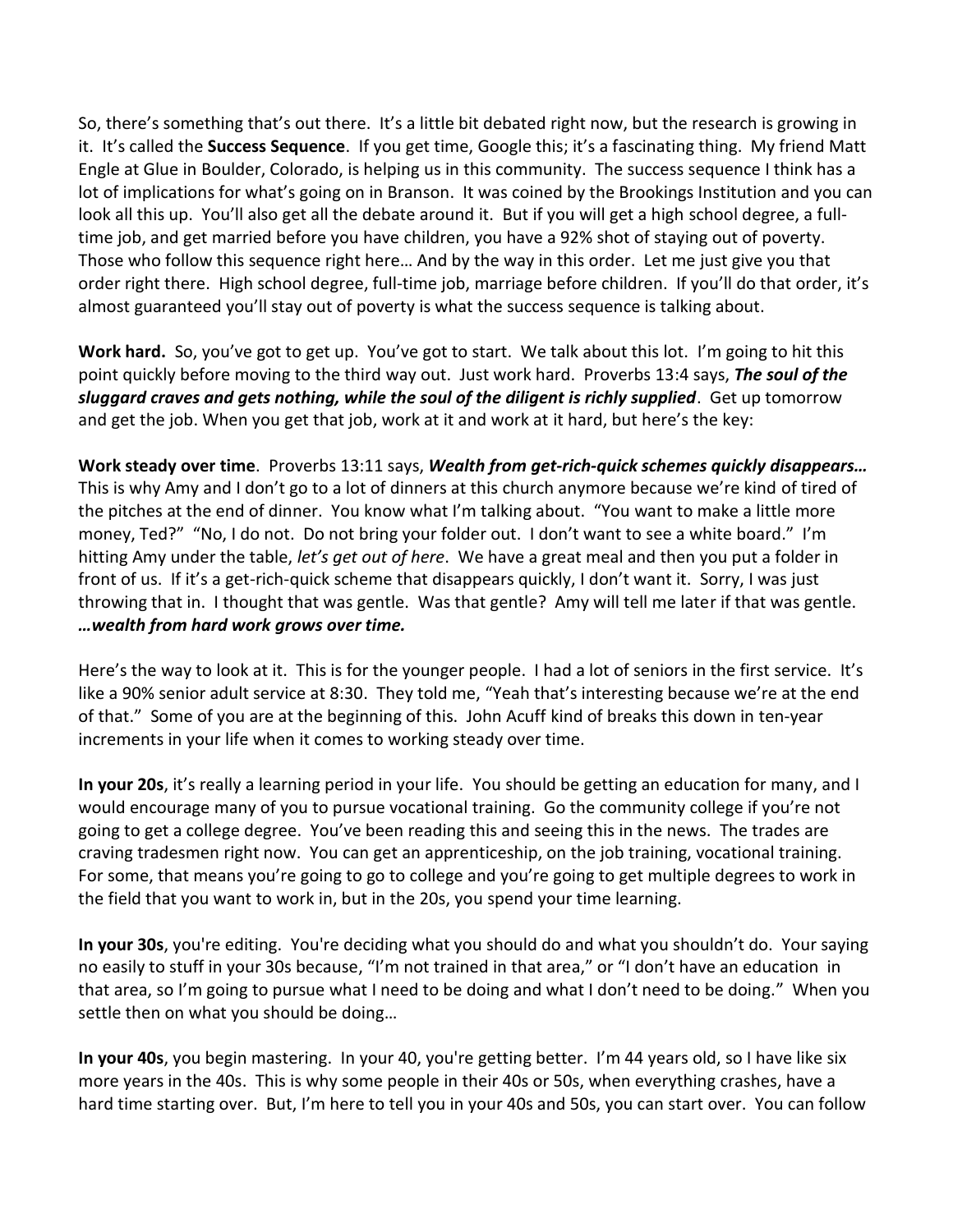this; it's just a little bit shorter of a time frame in which to do it. But you really settle. For some that are in your 30s and 40s, you still haven't figure out what you should be doing. It's time to really be thinking through what you can do and work steady at it over the long haul.

My father-in-law was in the first service. His family is watching from Minnesota this morning. I just think he is a great example of this. He worked at Hormel Foods for 32 years. His dad worked there 42 years. His grandfather worked there 47 years. So, you have them to thank for spam. If you enjoy Spam, years have gone into that. But, they worked a job, worked steady at it.

**In your 50s**, after you've learned and edited and mastered, the 50s is really the time you begin to harvest. You begin to say, "I see now the fruit of my labor. I'm peaking in my 40s and 50s and harvesting."

**In your 60s**, you're guiding. For me, I'm going to put the word *fish* right there in front of guiding. I will be fish guiding. This is when you realize you're coming to the end. You're in what's called the sunset years of your career. By no means, 60s and 70s, do you hear me saying you are done. You're not. Do you know what you need to be doing? You need to be guiding. You need to be investing in the next generation.

This is what Paul did with Timothy. He was teaching him and instructing him and guiding him – discipleship, one on one. Find a young man or a young woman in this church who is just getting started. If they are in your field or close to your field, even better. Encourage them, challenge them, don't waste these years. You're better than a college degree. To sit down with someone who can mentor you, to sit down with someone who can disciple you and who can teach you and guide you through all of this is invaluable. You want that.

**Avoid drunkenness and Gluttony**. This is a roadblock for many. This is a stumbling block for many. The scripture says in Proverbs 23, *[19](https://www.studylight.org/desk/?q=pr%2023:19&t1=en_niv&sr=1) Listen, my son, and be wise, and set your heart on the right path:*  Watch what it says about how this leads to poverty. *[20](https://www.studylight.org/desk/?q=pr%2023:20&t1=en_niv&sr=1) Do not join those who drink too much wine or gorge themselves on meat, [21](https://www.studylight.org/desk/?q=pr%2023:21&t1=en_niv&sr=1) for drunkards and gluttons become poor, and drowsiness clothes them in rags.*

For some of you, your situational poverty is because you got a divorce. And you know one divorce, two divorces is just the dividing of the income and dividing of the assets and it can be very challenging. Don't begin coping through those situations with drugs, alcohol, or food.

I think I should go on the record in light of the confirmation hearings this week. I don't like beer. Alright? I've never liked beer. I just wanted to get that out there. It's too soon? I could tell in the first service, it's too soon. I made a note, "No Kavanaugh jokes in the service."

Sunday night, Amy and I went to Top of the Rock and there was a guy there. It was Sunday night; we had about an hour. We dropped one kid off and another kid off and then we had to go back and pick them up, so we had an hour. We went into the Buffalo Bar to get an appetizer and a there was a guy who had been there for a few hours. I was trying to keep what I do for a living from him.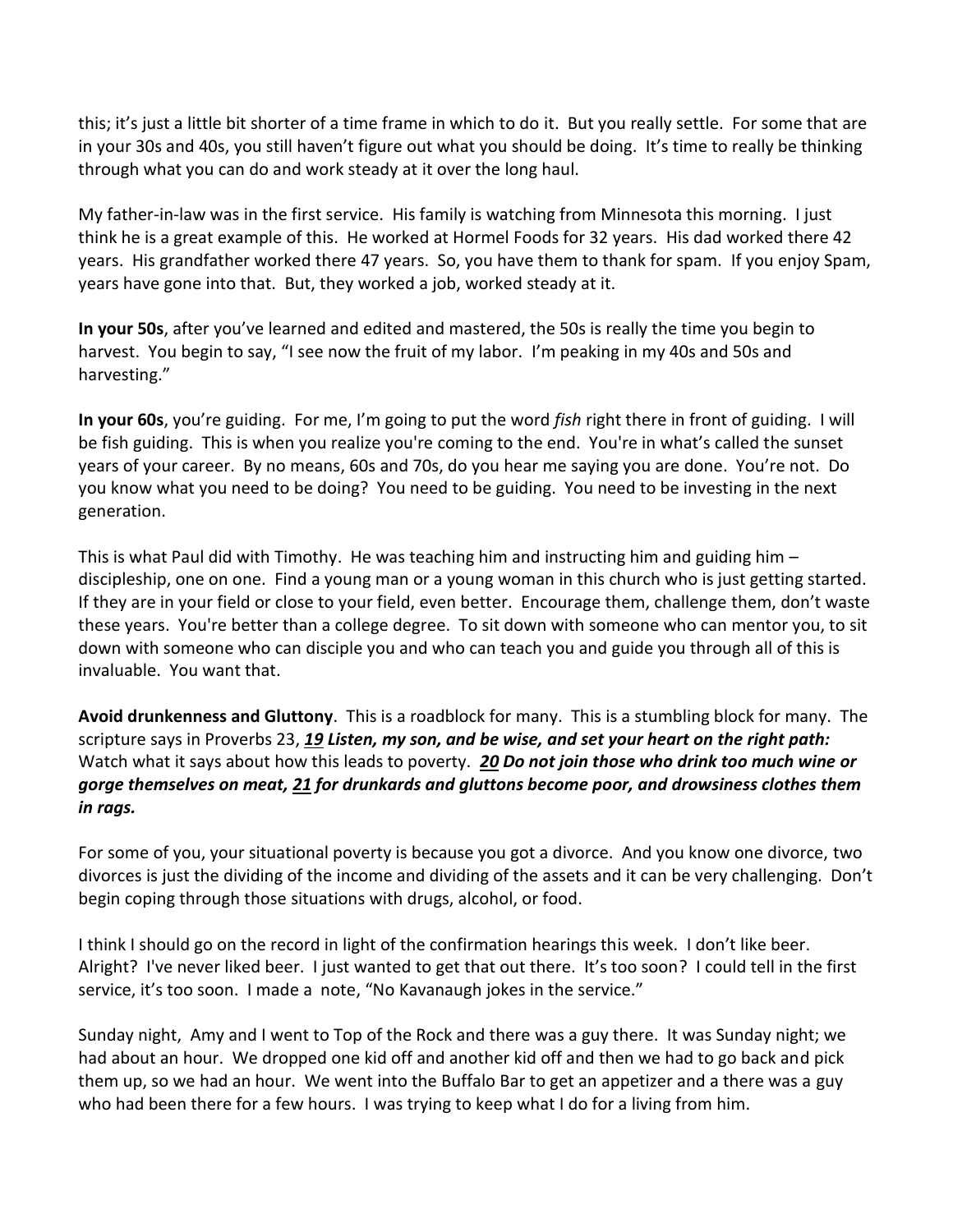I always try to keep that from people because they always get super spiritual on me when I tell them what I do, and their foul mouths clean up immediately as soon as they hear. Except one guy… I wish I could quote what he said to me, but I can't. I told him I was a pastor and he went, "No @#\$%" Those are my favorites to minister to, but this guy was classic.

He goes, "So, what do you do." I mean he was out.

I always like to start with, "I'm a teacher."

"Oh, what do you teach?"

"History and ethics."

"Where do you teach this at?"

"A theme park."

If they keep asking I've got to come clean. "I'm a pastor."

The guy goes, "Good for you!" I'm not making this up. This is how the whole conversation goes. He goes, "I know the Lord… and he knows me. I go to a lot of churches and they don't know the gospel."

I go, "What do you mean?"

He goes, "I go, and they say do this don't do this do this don't do this."

I said, "What do you mean?"

He goes, "And I gotta tell them he already did it all."

Some of you are like, *He's a convincing drunk*. The only reason I'm good at it is because of the Andy Griffith Show.

He goes, "They're telling me to do this and don't do this…"

I said, "It's very true what you're saying. The dos and the don'ts don't bring you salvation. That isn't the gospel. The gospel is you've been saved by the blood of Jesus Christ, but the dos and the don'ts that we have in scripture – you'd call the precepts... The precepts in the scripture are the overflow of our salvation, not what we do to earn it."

Amy always laughs at my attempt to witness to people who will forget this conversation in the morning.

But he was going on and on about it, "Does your church have a lot of rules?"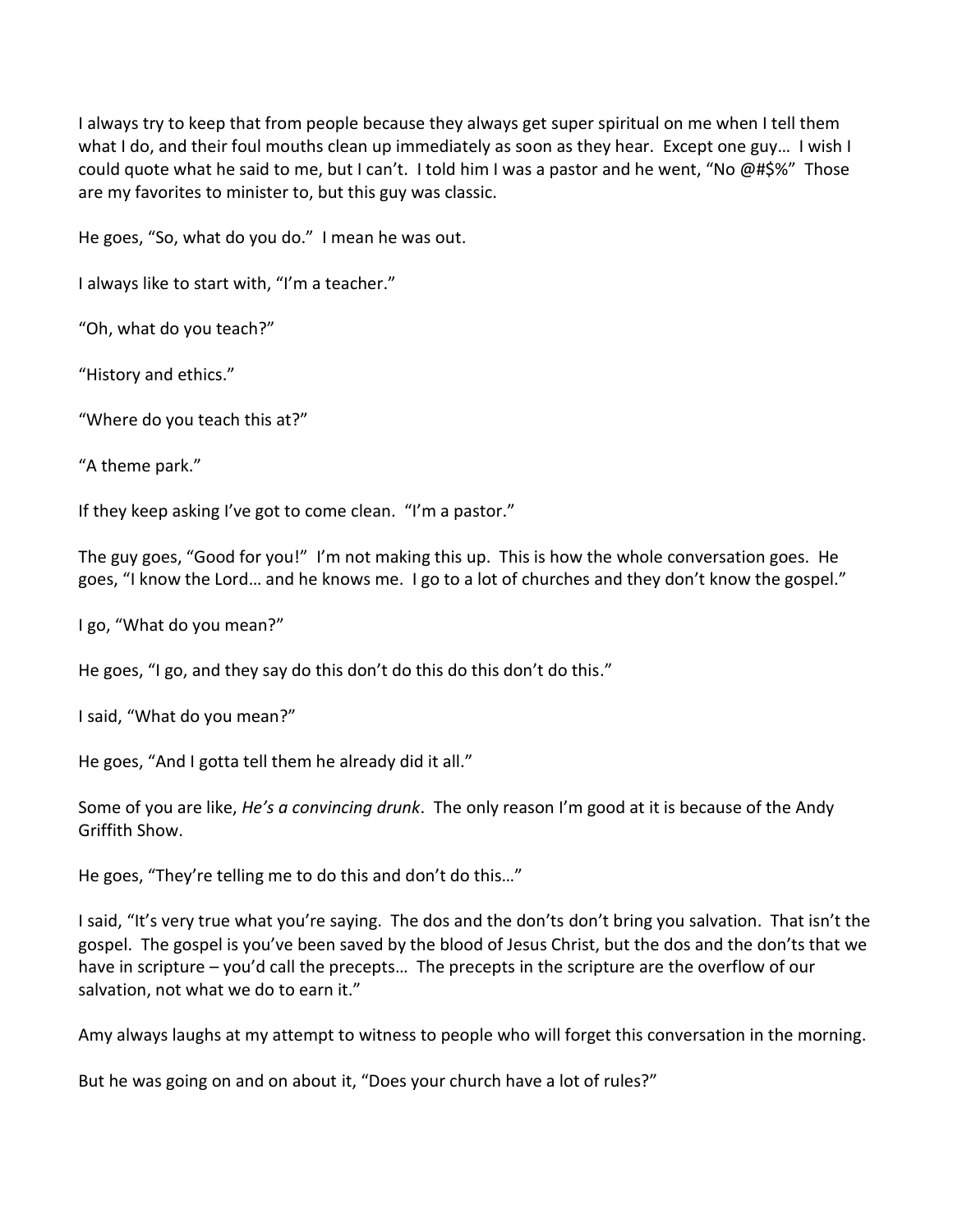I said, "Well, not like manmade rules, but we follow the scripture. For example where it says don't be drunk on wine, that's one of the things that we follow. It's right there; I'm not making it up. It's in black and white. But you don't stay out of drunkenness to get saved, you clean up your life as an overflow of what Jesus has given you. You are righteous because of him."

For some of you, life has hit you. For some of you, the situational poverty you're in or maybe the generational poverty you're trying to come out of is because your whole family is marked by addiction: drugs, alcohol, food. And you find yourself coping and just numbing out.

For some, you'll get started in life and you'll be learning and editing to the point you get to mastering and you'll sabotage your life by drinking too much wine and eating too much.

**Avoid too much debt**. In Proverbs 22, scripture goes on to say, *[7](https://www.studylight.org/desk/?q=pr%2022:7&t1=en_niv&sr=1) The rich rule over the poor, and the borrower is slave to the lender.* Money is what the Lord blesses… We are blessed with material blessings, not so that we don't grow arrogant with it, but so that we use it to bless other people. That's the goal. That's the outcome of this. We're a conduit that the Lord can flow blessings through us to other people. It starts here in the church and it goes out into the community.

**Submit to authority**. We talk about this a lot around here. You want to be a great employee? You want to be a great owner of a business or an entrepreneur? You have to be someone who understands authority. In Proverbs 13, the scripture says, *[18](https://www.studylight.org/desk/?q=pr%2013:18&t1=en_niv&sr=1) Whoever disregards discipline comes to poverty and shame…* I tell young people around here all the time. I tell young ladies especially. As you're checking out a guy that you may marry, you need to spend a lot of time around that guy and his parents. You need to see how he treats his parents. You need to see how he honors his parents because respect for authority begins at home. If he respects and honors his mom and dad, even when he doesn't agree with them, this is someone who is going to be able to keep a job later in life. This is very important because this feeds into how we earn and make money. …*but whoever heeds correction is honored.* 

**Be honest**. Proverbs 13 says, *[11](https://www.studylight.org/desk/?q=pr%2013:11&t1=en_niv&sr=1) Dishonest money dwindles away, but whoever gathers money little by little makes it grow.* Work hard, work steady over time, get out of bed, get that job, get any job until the perfect job comes along. Today, knowing many of you have been blessed and there are some of you trying to figure out what to do and how to help. You get an opportunity today to help those in need. I want to encourage you as we close and as we pray together. As you walk out these doors, be generous as you place money in the mercy offering. If you need help and you find yourself in need and maybe it's short term, I encourage you to stop by the Welcome Booth back there and share if you could use the help. That's what the church is for. That's what we're here for.

I just want to say this for many of you in here that we have helped. I am so grateful for the attitude and the response people have towards the mercy offering. There are many who have been helped through a difficult time and when they found themselves getting a new job and being able to save an emergency fund and get back on their feet, one of the very first things they think of in that process is giving back to the church. We've had people receive mercy offerings from our church who have brought every penny back to the church. This is how it's supposed to work. If God has blessed you with much, don't allow your bias in politics to continue to look down with attitude on those in poverty. I would ask that the